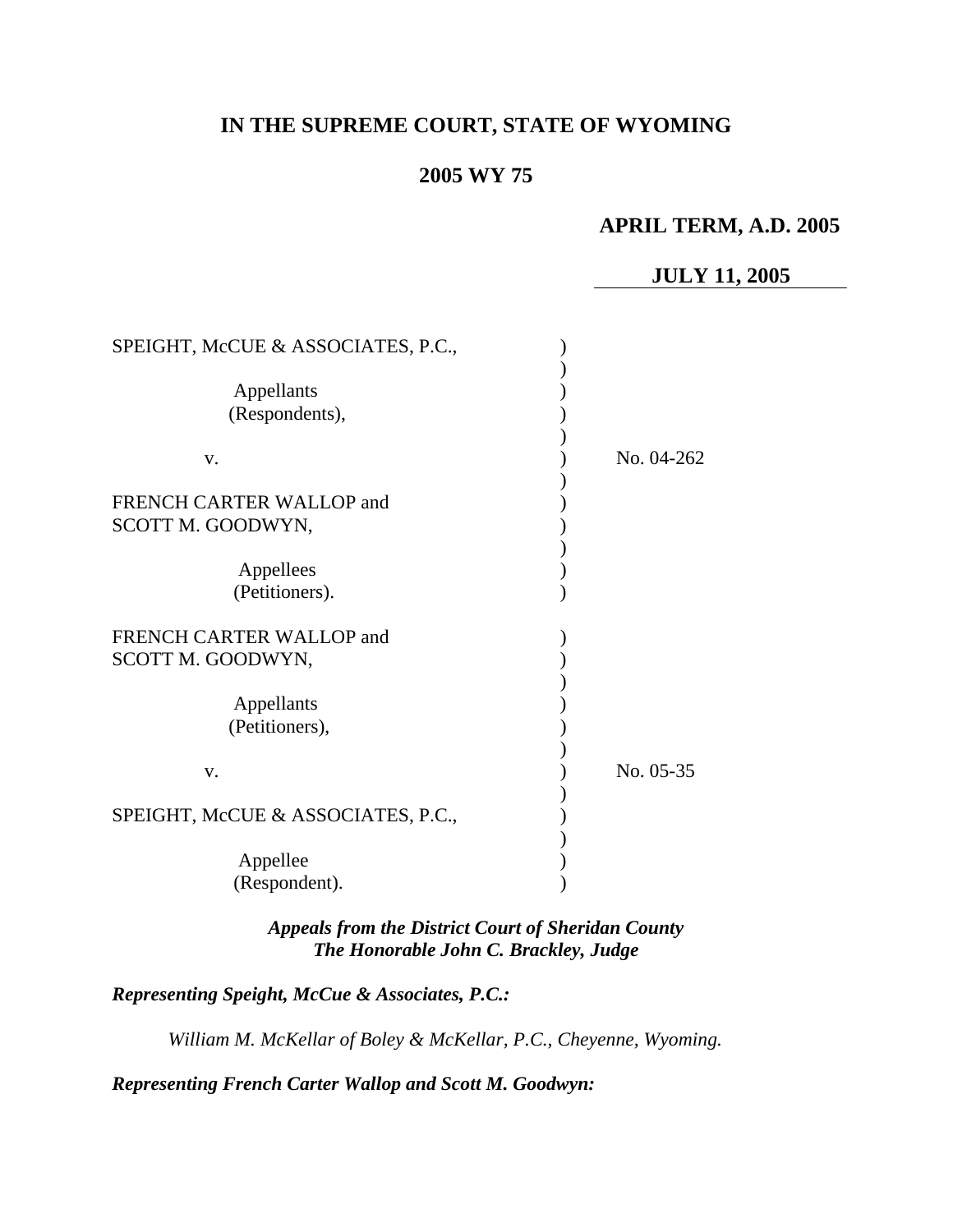*Daniel B. Frank of Frank Law Office, P.C., Cheyenne, Wyoming.* 

# *Before VOIGT, J., and DONNELL, BROOKS, PARK and JAMES, D.JJ.*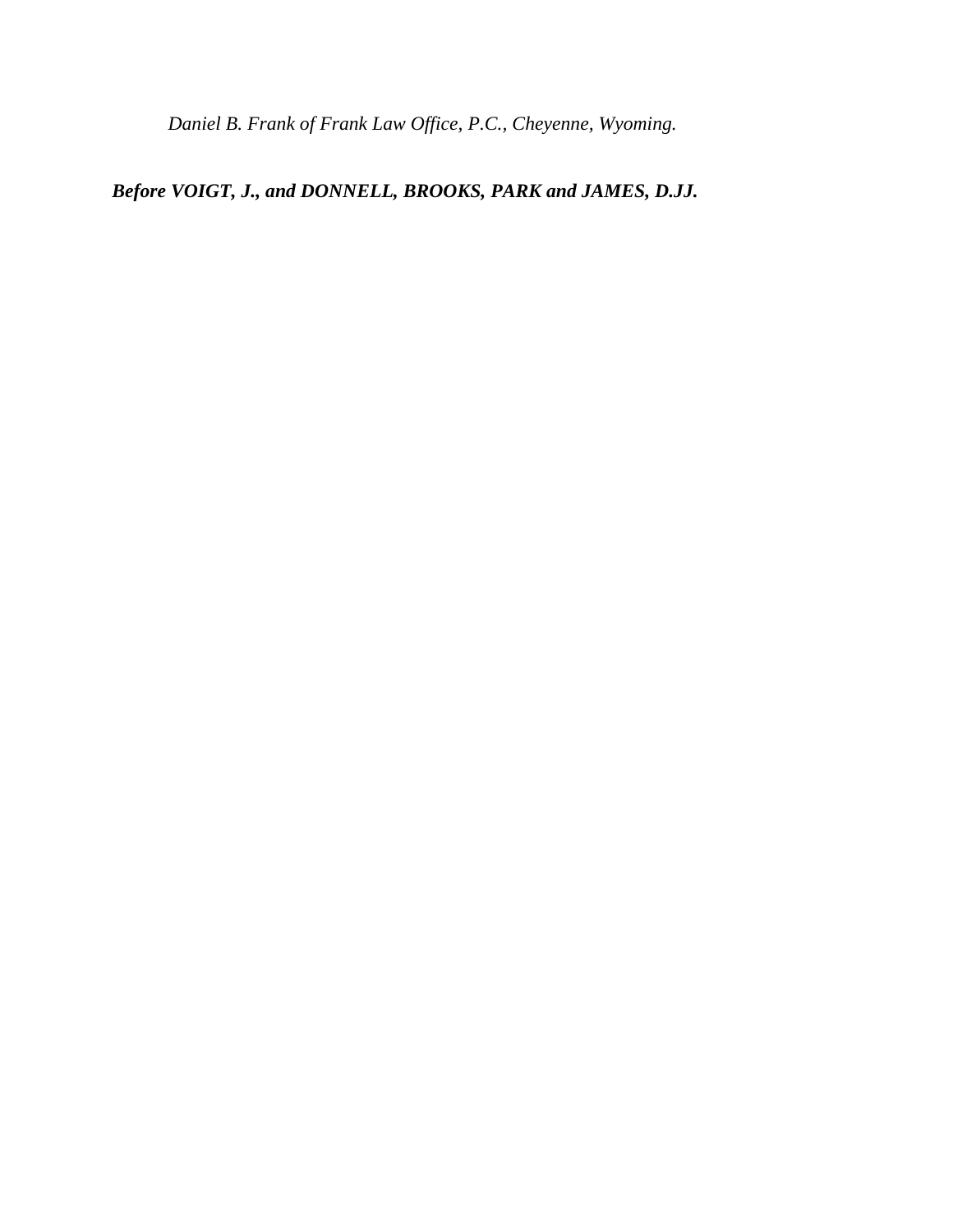#### **VOIGT, Justice.**

 $\overline{a}$ 

[¶1] An adjudicative panel of the Wyoming State Bar Committee on Resolution of Fee Disputes (Committee) issued an order substantially in favor of a law firm. A petition for review in the district court brought substantially the opposite result. In Case No. 04-262, the law firm appeals that portion of the district court judgment adverse to it, and in Case No. 05- 35, the clients appeal that portion of the district court judgment adverse to them.<sup>[1](#page-2-0)</sup> We reverse and remand the entire matter to the district court for further remand to the Committee for an evidentiary hearing.

#### **ISSUE**

[¶2] The dispositive issue is one not raised by the parties: Should the district court have taken additional evidence or should it have ordered the adjudicative panel to take additional evidence?

#### **FACTS**

[¶3] French Carter Wallop (Wallop) hired Speight, McCue & Associates, P.C.'s predecessor firm (Speight) to represent her in a divorce action. Wallop's son, Scott M. Goodwyn (Goodwyn), executed a guaranty agreement covering Wallop's legal fees. The present controversy primarily involves the question of whether payments Goodwyn made during the course of the legal representation should be credited against his obligation under the guaranty agreement. $^{2}$  $^{2}$  $^{2}$ 

[¶4] After the divorce action was complete, Wallop had not paid all of the attorneys' fees and costs that had been billed to her, and Speight made demand upon Goodwyn under the guaranty agreement. Wallop and Goodwyn filed a petition for resolution of fee dispute with the Wyoming State Bar. Following a hearing, the assigned panel from the Committee issued a resolution order in which it concluded that Goodwyn was liable to Speight under the guaranty agreement for \$100,000.00, in addition to the \$103,226.00 that Goodwyn had already paid. Pursuant to Rule 14 of the Rules for Resolution of Fee Disputes (RRFD), Wallop and Goodwyn filed a petition for review in the district court. After taking additional evidence, the district court reversed the Committee's order, for the most part. Both parties appealed.

### **DISCUSSION**

[¶5] Reversal is required in this case because the district court, while acting in an appellate capacity, erroneously took evidence. RRFD 14 provides, in pertinent part, as follows:

<span id="page-2-0"></span><sup>&</sup>lt;sup>1</sup> The "clients" are actually the client and her son, who guaranteed payment of the client's attorneys' fees.

<span id="page-2-1"></span><sup>&</sup>lt;sup>2</sup> Other issues include application of a retainer fee, the reasonableness of the attorneys' fees and costs, and whether interest on attorneys' fees could be charged.